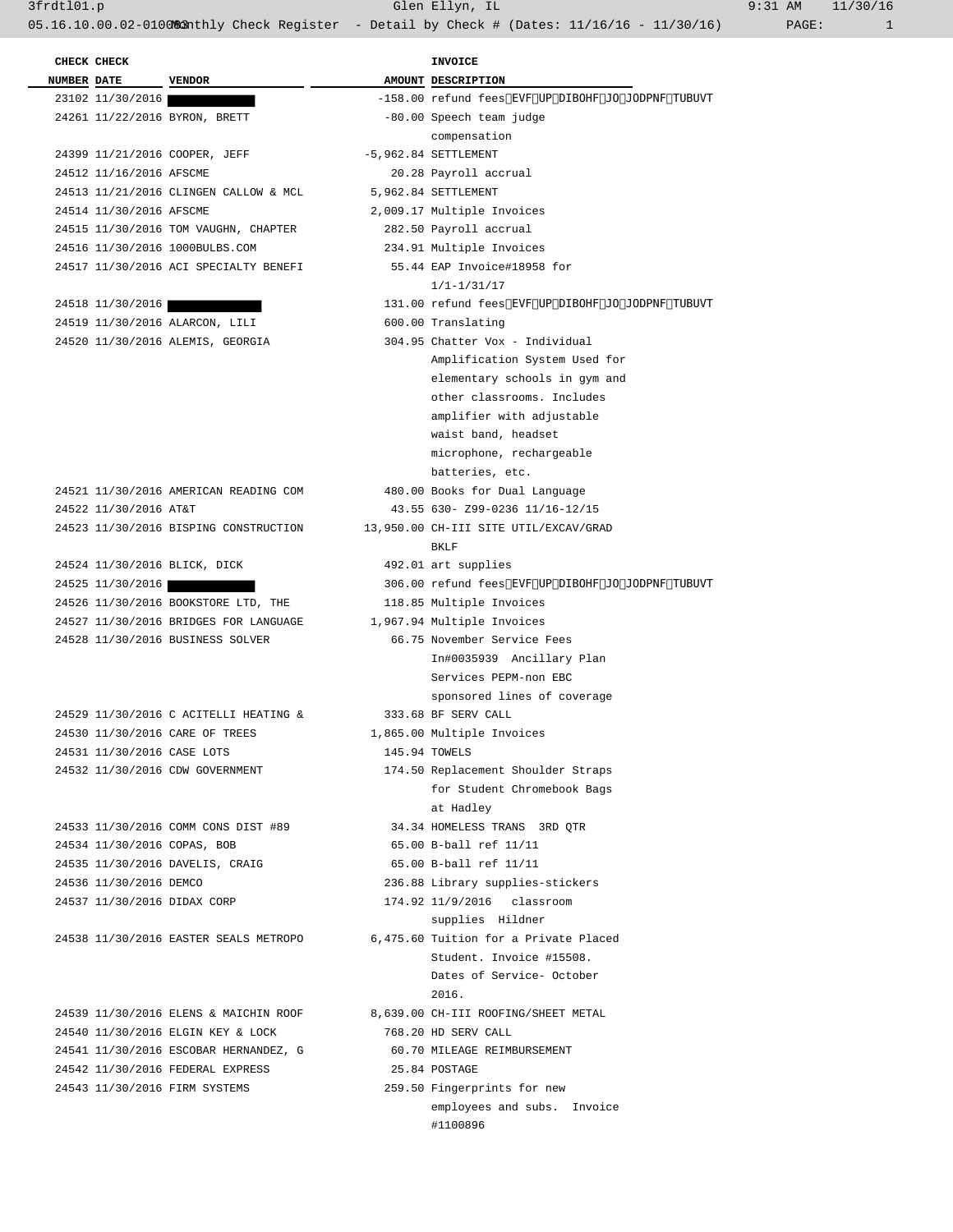3frdtl01.p Glen Ellyn, IL 9:31 AM 11/30/16 05.16.10.00.02-0100&2nthly Check Register - Detail by Check # (Dates: 11/16/16 - 11/30/16) PAGE: 2

 **CHECK CHECK INVOICE** 

**NUMBER** DATE VENDOR **VENDOR AMOUNT DESCRIPTION**  24544 11/30/2016 FOLLETT SCHOOL SOLUT 1,300.04 New Books 24545 11/30/2016 FORECAST 5 ANALYTICS 13,500.00 5SIGHT-LICENSE AGREEMENT 24546 11/30/2016 FQC 6,083.00 CH-III CONSTRUCTION MANAGEMENT 24547 11/30/2016 GRAYBAR ELECTRIC CO 255.25 LIGHTING PARTS 24548 11/30/2016 GREEN DEMOLITION CON 1,765.00 CH-III DEMOLITION 24549 11/30/2016 56.00 refund fees due to change in income status<br>24550 11/30/2016 HOUSE OF GRAPHICS 11,734.55 Multiple Invoices 24550 11/30/2016 HOUSE OF GRAPHICS 24551 11/30/2016 HS TRANSPORTATION 31,024.00 Transportation for Private Placed Students. Invoice #1909. Dates of Service- October 2016. 24552 11/30/2016 ILLINOIS PRINCIPALS 610.00 IPA Membership Renewal 24553 11/30/2016 JACKSON JR HIGH 300.00 7th and 8th b-ball tourney 24554 11/30/2016 JOHNSTON, DON INC 100.98 Switch Interface Pro 6.0 by Don Johnston 24555 11/30/2016 JOSEPH, BENNETT 11.44 Reimburse Bennett Joseph for batteries for Chess Club 24556 11/30/2016 KAGAN & GAINES INC 2,917.47 Multiple Invoices 24559 11/30/2016 LAIDLAW TRANSIT 177,460.02 Multiple Invoices 24560 11/30/2016 LINCOLNSHIRE PRINTIN 78.41 Scantron sheets for 7th grade 24561 11/30/2016 2000 79.00 refund fees due to change in income status 24562 11/30/2016 LOPINA, BILL 65.00 B-ball ref 11/14 24563 11/30/2016 2000 75.00 refund fees due to change in income status 24564 11/30/2016 MAXIM HEALTHCARE SER 824.00 RN & LPN services for a student. Invoice # 13757005- Z02. Dates of Service October 17, 18, 20, & 21. 24565 11/30/2016 MAY DECORATING II I 3,020.00 CH-III PAINTING 24566 11/30/2016 METRO PROFESSIONAL P 2,924.61 Multiple Invoices 24567 11/30/2016 MIDAMERICAN ENERGY 29,464.23 Multiple Invoices 24568 11/30/2016 243.00 refund fees due to change in income status 24569 11/30/2016 MUSIC & ARTS CENTER 1,057.97 Multiple Invoices 24570 11/30/2016 MUSIC IS ELEMENTARY 77.95 Music supplies 24571 11/30/2016 NGO, ANDY 75.00 Translating 24572 11/30/2016 NORTHERN ILLINOIS GA 174.34 Multiple Invoices 24573 11/30/2016 NORTHSHORE CONCERT B 800.00 Northshore Concert Band Festival of Music 24574 11/30/2016 NUTOYS LEISURE PRODU 8,997.00 Multiple Invoices 24576 11/30/2016 OFFICE DEPOT 2,958.96 Multiple Invoices 24577 11/30/2016 OLSEN, BILL 65.00 B-ball ref 11/14 24578 11/30/2016 ORIENTAL TRADING CO 44.92 Dental bags 24579 11/30/2016 P.F. PEDERSEN dba P 2,900.00 CH-III LANDSCAPING 24580 11/30/2016 **92.00 refund fees due to change in income status** 24581 11/30/2016 **12/30/2016** 56.00 refund fees due to change in income status 24582 11/30/2016 PALOS SPORTS INC 549.97 Lincoln PE supplies and small equipment 16-17 24583 11/30/2016 PCM 14,457.70 Multiple Invoices 24584 11/30/2016 PIONEER MANUFACTURIN 265.61 Field paint 24585 11/30/2016 RAMCORP INC 14,420.00 CH-III MASONRY 24586 11/30/2016 **12.35** 12.25 refund fees due to change in income status 24587 11/30/2016 RAPTOR 100.00 11/9/2016 school supplies 24588 11/30/2016 RBS ACTIVEWEAR 338.40 Cheerleading T-shirts 24589 11/30/2016 READYREFRESH BY NEST 154.60 HD BOTTLED WATER NOV 24590 11/30/2016 REALLY GOOD STUFF IN 168.54 11/7/2016 Wheeler classroom supplies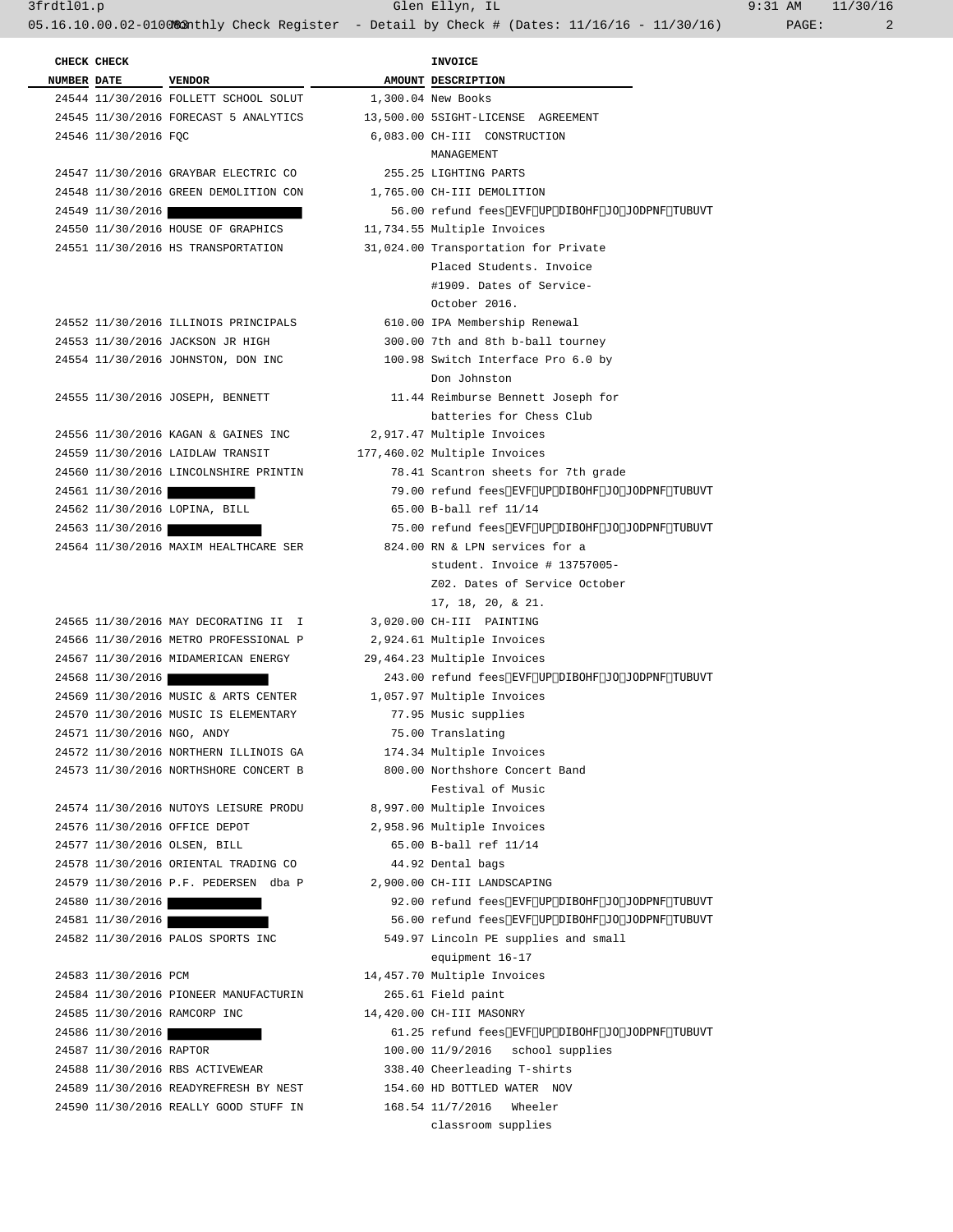**CHECK CHECK INVOICE NUMBER** DATE VENDOR **AMOUNT** DESCRIPTION 24591 11/30/2016 153.00 refund fees due to change in income status 24592 11/30/2016 ROSCOE CO 462.04 Multiple Invoices 24593 11/30/2016 SCHOOL PERCEPTIONS L 3,864.15 Invoice#2551 -Community Survey - Phase 3: Survey Administration Return envelopes, UPS expense to printer, survey translation 24594 11/30/2016 SCHOOL SPECIALTY 603.14 Multiple Invoices 24595 11/30/2016 SECRETARY OF STATE I 10.00 Notary renewal - Johnson 24596 11/30/2016 SEPTRAN INC 57,582.97 Multiple Invoices 24597 11/30/2016 SHABAKER, MICHELLE 650.00 Reimbursement for Workshop on 07/25/2016 24598 11/30/2016 SHALANKO, JOHN 85.00 Multiple Invoices 24599 11/30/2016 SINGH, GURJIT 491.05 Multiple Invoices 24600 11/30/2016 SOLUTION TREE 180.95 11/15/2016 Staff PD 24601 11/30/2016 SOUND INC 303.00 AL SERV CALL 24602 11/30/2016 SOUNDZABOUND ROYALTY 99.00 music download subscription 24603 11/30/2016 SOUTH SIDE CONTROL S 869.23 Multiple Invoices 24604 11/30/2016 STAPLES ADVANTAGE 550.28 Multiple Invoices 24605 11/30/2016 SUNRISE TRANSPORTATI 2,757.94 Transportation for a Private Placed Student. Dates of Service- October 2016. 24606 11/30/2016 THERAPY SHOPPE 18.47 Notebook with Shaded Lines. 24607 11/30/2016 TOP ECHELON CONTRACT 1,995.00 In#AS00519504-IN Week Ending 11/4/16 for Lilly Burris 24608 11/30/2016 **12/30** 12/30/2016 56.00 refund fees due to change in income status 24609 11/30/2016 TYCO INTEGRATED SECU 255.00 SECURITY 12/1/16 -2/28/17 24610 11/30/2016 US GAMES INC 924.72 PE equipment 24611 11/30/2016 W.J. O'NEIL CHICAGO 3,253.93 HD SERV CALL 24612 11/30/2016 WASTE MANAGEMENT WES 3,105.19 DEC DISP 24613 11/30/2016 WILSON LANGUAGE TRAI 50.95 Student Materials 24614 11/30/2016 WPS PUBLISHING 79.75 Psychology Record Forms, KABC- II (Pack of 25). 201600214 11/30/2016 ILL MUNICIPAL RETIRE 68,144.85 Multiple Invoices 201600222 11/16/2016 ILLINOIS DEPT OF REV 136.89 Multiple Invoices 201600223 11/16/2016 INTERNAL REV SERVICE 563.19 Multiple Invoices 201600224 11/16/2016 T H I S 55.52 Multiple Invoices 201600225 11/16/2016 TEACHERS RETIREMENT 271.32 Multiple Invoices 201600226 11/16/2016 GLEN ELLYN EDUCATION 54.50 Payroll accrual 201600236 11/22/2016 EDUCATIONAL BENEFIT 446,725.45 AD&D, DENTAL, LIFE, MEDICAL NOVEMBER 201600237 11/22/2016 SYNCB/AMAZON 26.99 General office supplies 201600238 11/22/2016 SYNCB/AMAZON 166.38 Books purchased with Title II money 201600239 11/22/2016 SYNCB/AMAZON 973.20 Books purchased with Title II money 201600240 11/22/2016 SYNCB/AMAZON 110.92 Books purchased with Title II money 201600241 11/28/2016 RELIANCE STANDARD LI 11.98 VPL LTD 11/1-11/30/16 201600242 11/28/2016 RELIANCE STANDARD LI 331.13 LTD 12/1-12/31/16 201600243 11/30/2016 GLEN ELLYN EDUCATION 16,433.13 Payroll accrual 201600245 11/30/2016 ILLINOIS DEPT OF REV 37,616.48 Multiple Invoices 201600246 11/30/2016 INTERNAL REV SERVICE 190,619.69 Multiple Invoices 201600247 11/30/2016 T H I S 21,476.98 Multiple Invoices 201600248 11/30/2016 TEACHERS RETIREMENT 105,559.59 Multiple Invoices 201600249 11/30/2016 WAGEWORKS 6,380.18 Multiple Invoices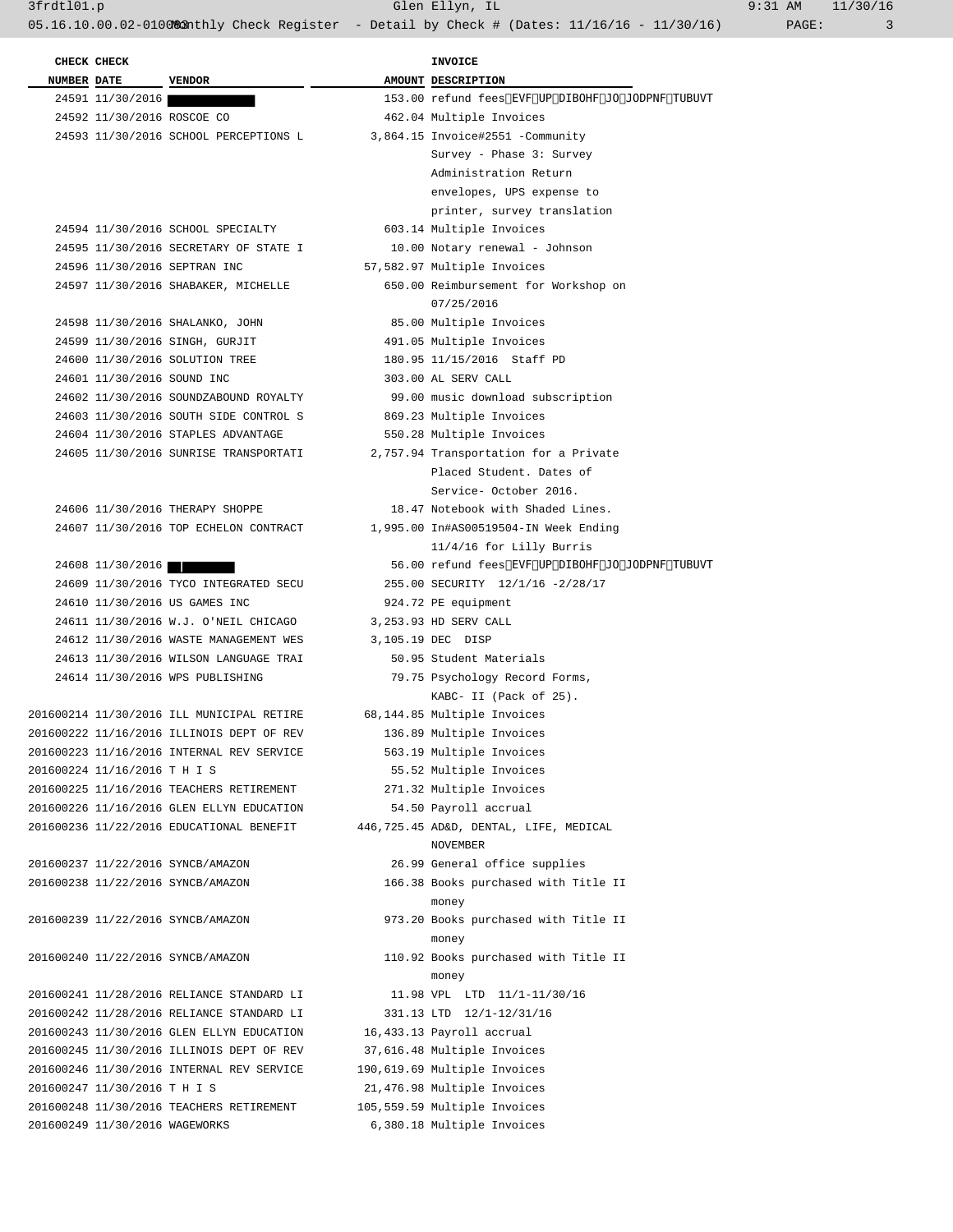Totals for checks 1,381,976.85